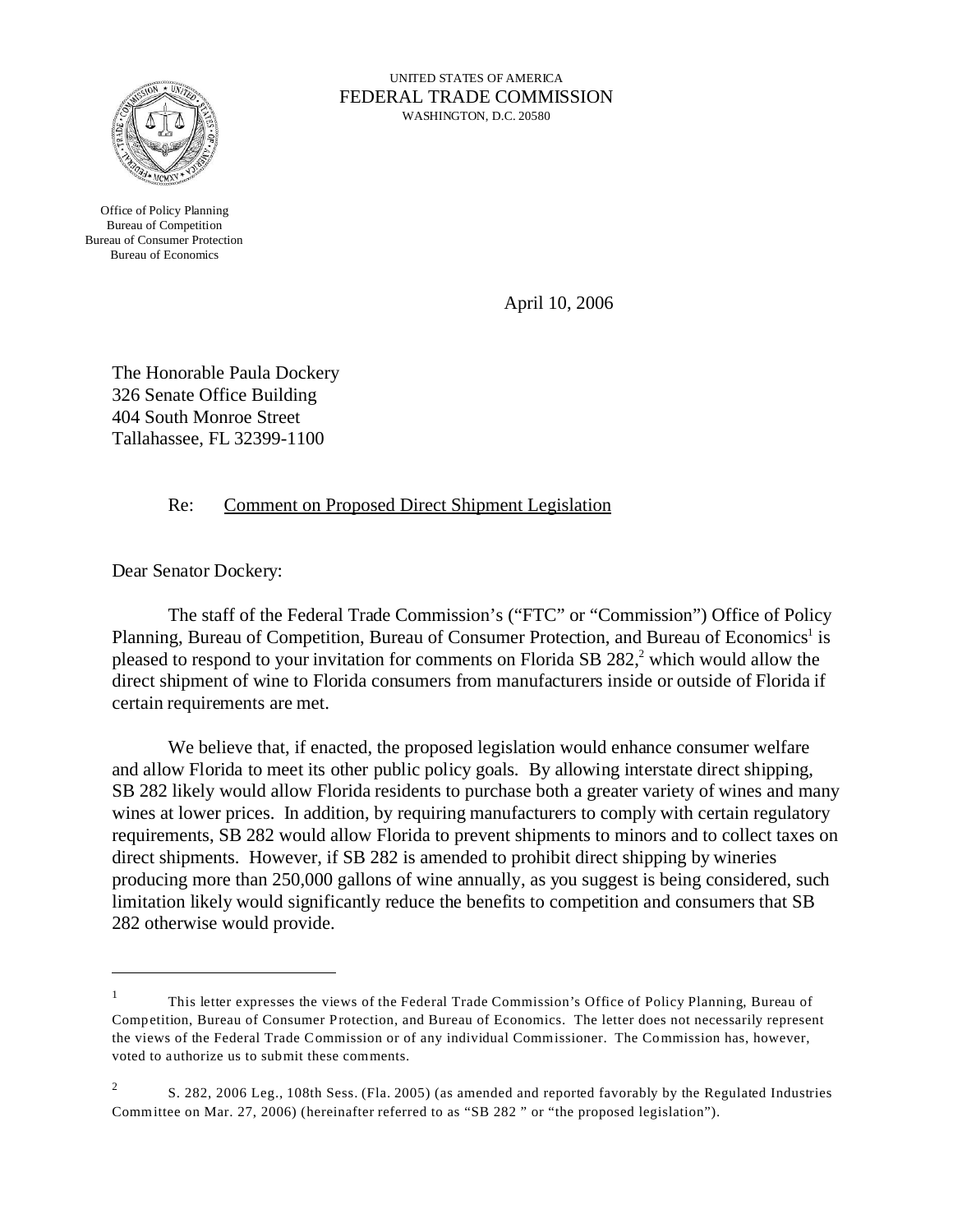The Honorable Paula Dockery Page 2 of 12

### **Interest and Experience of the FTC**

The FTC enforces laws prohibiting unfair methods of competition and unfair or deceptive acts or practices in or affecting commerce.3 Pursuant to this statutory mandate, the Commission seeks to identify and prevent, where possible, business practices and regulations that impede competition without offering countervailing benefits to consumers.<sup>4</sup> The Commission and its staff have considerable experience in analyzing the competitive impact of regulations affecting the alcoholic beverage industry. For example, FTC staff has commented in the past on various restrictions on the vertical relationships between alcoholic beverage producers and wholesalers.<sup>5</sup>

FTC staff also has extensively analyzed the effects of bans on direct wine shipping. In October 2002, the Commission held a workshop to evaluate possible anticompetitive barriers to e-commerce in wine and many other industries ("E-Commerce Workshop").<sup>6</sup> At the workshop, FTC staff heard testimony from several parties with divergent interests, including wineries, wholesalers, and state regulators. The staff also gathered evidence from package delivery companies, the Alcohol and Tobacco Tax and Trade Bureau ("TTB"),<sup>7</sup> and regulators in states that allow direct shipping. In addition, as discussed in more detail below, FTC staff conducted the first empirical study of a wine market in a state that banned interstate direct shipping. In July 2003, FTC staff issued a comprehensive report on the competitive effects of bans on direct shipments of wine ("FTC Wine Report"),<sup>8</sup> and in October 2003, the staff testified at a related

<sup>3</sup> Federal Trade Commission Act, 15 U.S.C. § 45.

<sup>4</sup> Specific statutory authority for the FTC's competition advocacy program is found in Section 6 of the FTC Act, under which Congress authorized the FTC "[t]o gather and compile information concerning, and to investigate from time to time the organization, business, conduct, practices, and management of any person, partnership, or corporation engaged in or whose business affects commerce," and "[t]o make public from time to time such portions of the information obtained by it hereunder as are in the public interest." *Id.*  $\S$  46(a), (f).

<sup>5</sup>*See*, *e.g*., Letter from FTC Staff to Ohio State Rep. Bill Seitz (Dec. 12, 2005), *at*  [http://www.ftc.gov/os/2005/12/051212cmntohiolegiswinefranchis.pdf](http://www.ftc.gov/os/2005/12/051212cmntohiolegiswinefranchis); Letter from FTC Staff to Cal. State Sen. Wesley Chesbro (Aug. 24, 2005), *at* <http://www.ftc.gov/os/2005/08/050826beerfranchiseact.pdf>; Letter from Chicago Regional Office to Ill. State Sen. Dan Cronin (Mar. 31, 1999), *at* <http://www.ftc.gov/be/v990005.htm>; Letter from Atlanta Regional Office to North Carolina State Sen. Hamilton C. Horton, Jr. (Mar. 22, 1999), *at*  <http://www.ftc.gov/be/v990003.htm>; Statement of Phoebe Morse, Dir., Boston Regional Office to the Mass. Alcoholic Beverages Control Comm'n (June 26, 1996), *at* [http://www.ftc.gov/be/v960012.htm](http://www.ftc.gov/be/v960012.htm.).

<sup>6</sup> Public Workshop: Possible Anticompetitive Efforts to Restrict Competition on the Internet, 67 Fed. Reg. 48,472 (July 24, 2002). The workshop's homepage is at <http://www.ftc.gov/opp/ecommerce/anticompetitive/index.htm>.

 $7$  The TTB was formerly known as the Bureau of Alcohol, Tobacco, and Firearms.

<sup>8</sup>  [http://www.ftc.gov/os/2003/07/winereport2.pdf](http://www.ftc.gov/os/2003/07/winereport2.pdf.). POSSIBLE ANTICOMPETITIVE BARRIERS TO E-COMMERCE: WINE, FTC STAFF REPORT (2003), at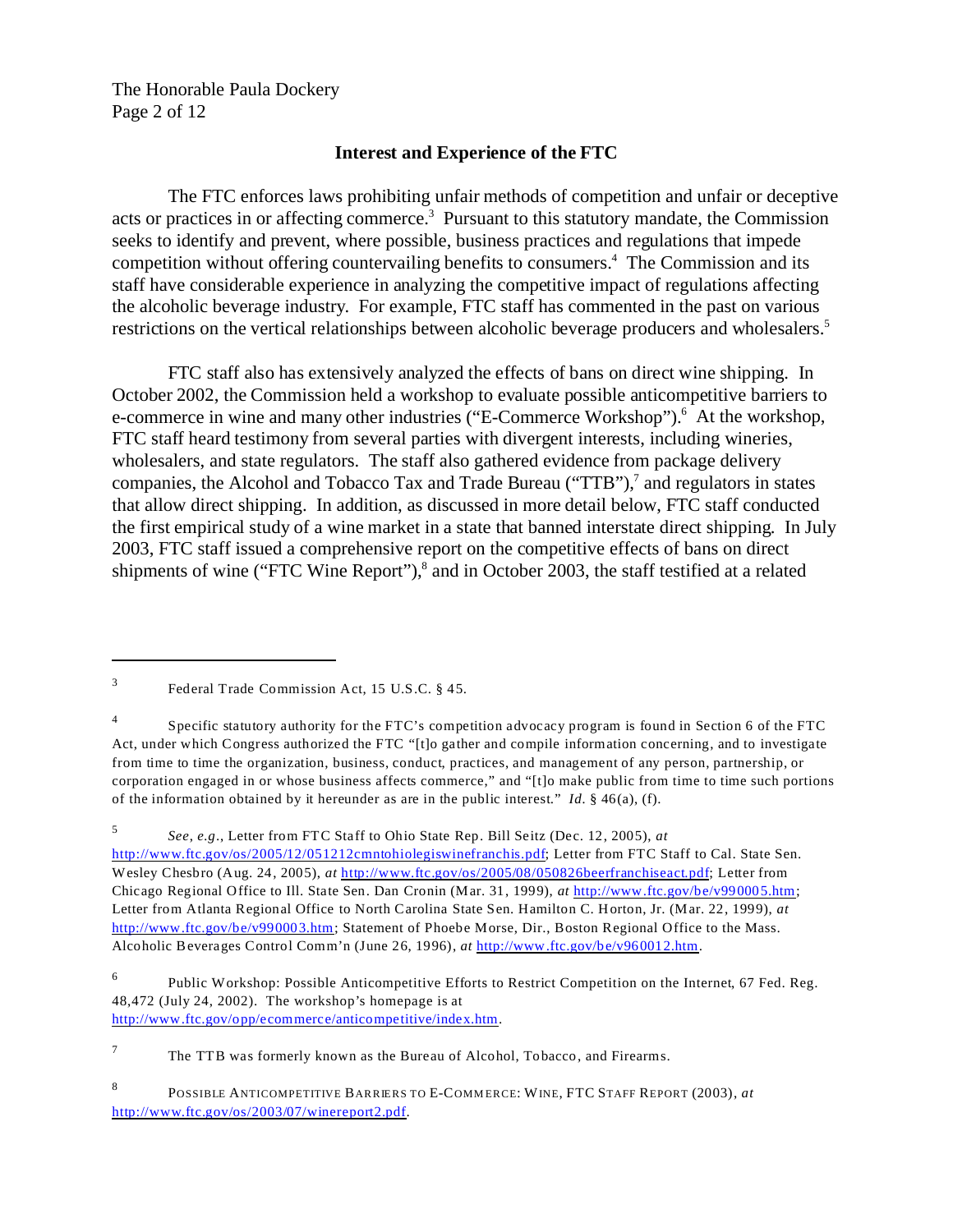The Honorable Paula Dockery Page 3 of 12

congressional hearing.<sup>9</sup> Most recently, FTC staff has commented on proposed legislation involving the direct shipment of wine in New York $^{10}$  and Ohio.<sup>11</sup>

#### **The Proposed Legislation**

In May 2005, the United States Supreme Court decided *Granholm v. Heald*, 12 holding that the laws of Michigan and New York that discriminated against out-of-state wine manufacturers and in favor of in-state wine manufacturers in the sale and shipping of wine within those states violated the Commerce Clause of the United States Constitution. In August 2005, a federal district court ruled that Florida law similarly violated the Commerce Clause to the extent that it discriminated against out-of-state wineries by prohibiting them from selling and delivering wine directly to consumers in Florida while permitting in-state wineries to do so.<sup>13</sup>

The proposed legislation, which is designed to bring Florida law into compliance with the *Granholm* decision, would allow the direct shipment of wine to Florida consumers from manufacturers inside or outside of Florida if certain requirements are met, including, among others, the following: First, any manufacturer that ships directly to Florida consumers must obtain a direct-shipper's license from the Florida Division of Alcoholic Beverages and Tobacco ("Division").<sup>14</sup> Second, the manufacturer must use an age-verification process that is approved by the Division to ensure that any sale of wine is made to a person at least 21 years of age.<sup>15</sup> Third, the manufacturer must require the signature of a person 21 years of age prior to delivery and include conspicuous labeling on direct shipments indicating that such a signature is

<sup>15</sup>*Id.* at 6.

<sup>9</sup>*See* Prepared Statement of the FTC Concerning "E-Commerce: The Case of Online Wine Sales and Direct Shipment," Before the Subcommittee on Commerce, Trade, and Consumer Protection of the Committee on Energy and Commerce, United States House of Representatives (Oct. 30, 2003), *at*  <http://www.ftc.gov/os/2003/10/031030ecommercewine.htm>.

<sup>10</sup>*See* Letter from FTC Staff to New York State Rep. William Magee *et al.* (Mar. 29, 2004) ("New York Letter"), *at* [http://www.ftc.gov/be/v040012.pdf](http://www.ftc.gov/be/v040012.pdf.). New York ultimately enacted legislation permitting (interstate and intrastate) direct shipping of wine to its consumers. *See* N.Y. Alco. Bev. Cont. Law §§ 79-c, 79-d (McKinney 2005).

<sup>11</sup>*See* Letter from FTC Staff to Ohio State Senator Eric D. Fingerhut (Mar. 22, 2006), *at*  http://www.ftc.gov/os/2006/03/V060010CommentReOhioSB179DirectShipmentofWine.pdf.

 $12$  125 S. Ct. 1885, 1907 (2005).

<sup>13</sup>*See Bainbridge v. Turner*, No. 8:99-CV-2681-T-27TBM (M.D. Fla. Aug. 5, 2005) (order enjoining Florida from enforcing relevant statutes), *at* <http://www.law.indiana.edu/webinit/tanford/wine/FLOrder.pdf>.

<sup>14</sup> SB 282 § 2, at 5-6 (listing requirements for obtaining license, including, among other things, a \$100 annual license fee, maintenance of a wine manufacturer's license issued by Florida or another state, and registration of the manufacturer's individual brands with the Division).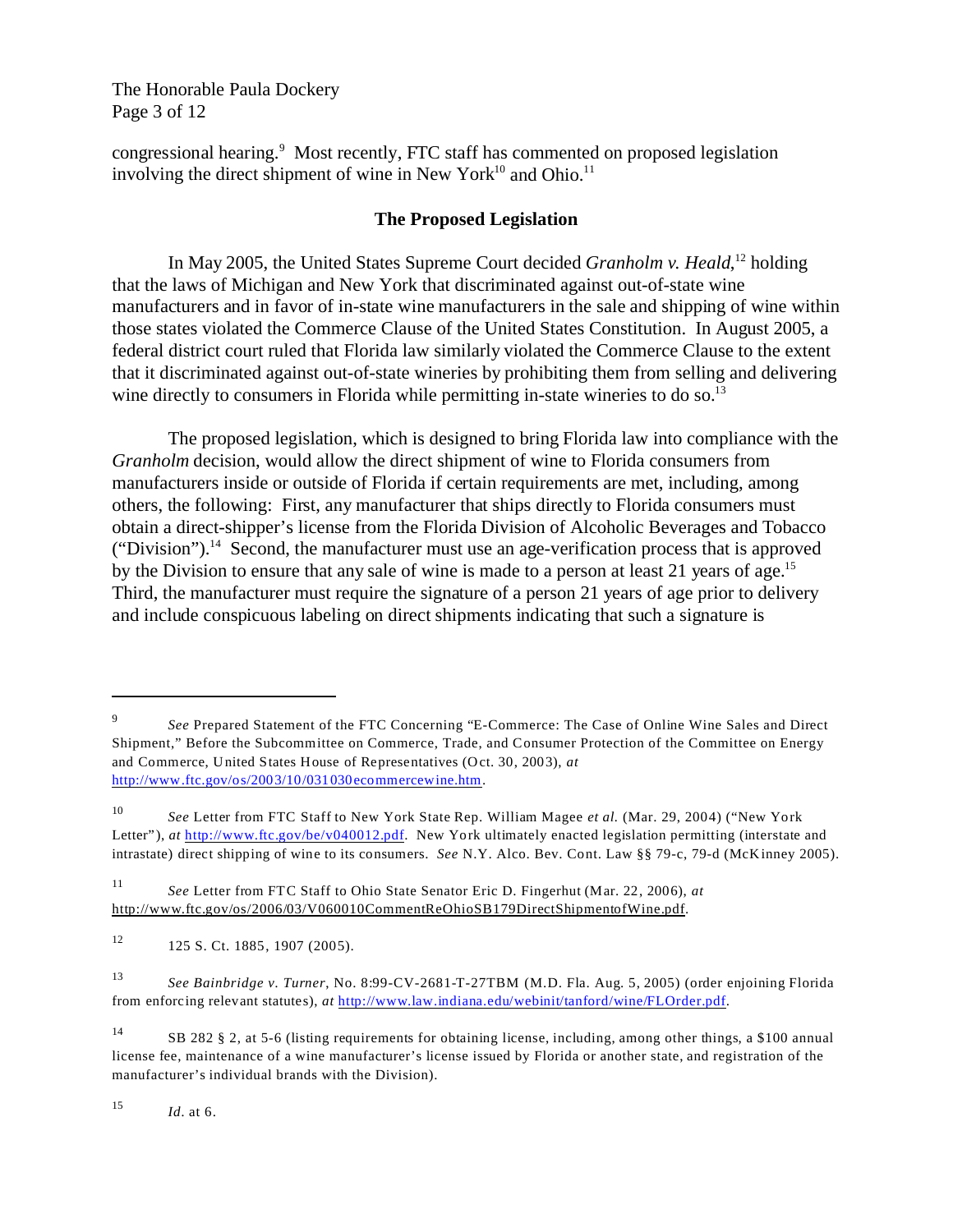The Honorable Paula Dockery Page 4 of 12

required.16 Fourth, the manufacturer must collect and remit all applicable excise and sales taxes on wines delivered to Florida consumers.<sup>17</sup> Fifth, the manufacturer must file with the Division a bond of \$5,000 as surety for the payment of required taxes.<sup>18</sup> Finally, the manufacturer must abide by various reporting and record-keeping requirements.19 Any violation of these requirements would be punishable by suspension or revocation of the manufacturer's directshipper's license or a fine of up to  $$2,500<sup>20</sup>$  Further, a direct shipper that knowingly and intentionally ships, or causes to be shipped, wine to any Florida consumer under the age of 21 would commit a third-degree felony, while a common carrier that knowingly and intentionally delivers wine directly to any underage Florida consumer would commit a second-degree misdemeanor. $21$ 

## **Competitive Effects of the Proposed Legislation**

Based on extensive research in the area of direct shipping, FTC staff believes that the proposed legislation would enhance consumer welfare. By allowing interstate direct shipping, SB 282 likely would allow Florida residents to purchase a greater variety of wines, as well as many wines at lower prices. In addition, SB 282 would allow Florida to meet its other policy goals. States that have addressed the direct shipping issue typically cite underage drinking and tax collection as the primary concerns raised by direct shipping. By requiring manufacturers to comply with certain regulatory requirements, SB 282 would allow Florida to prevent shipments to minors and to collect taxes on direct shipments. However, if SB 282 is amended to prohibit direct shipping by wineries producing more than 250,000 gallons of wine annually, as you suggest is being considered, such limitation likely would significantly reduce the benefits to competition and consumers that SB 282 otherwise would provide.

## **A. The Proposed Legislation Likely Would Allow Florida Consumers to Purchase a Greater Variety of Wines**

SB 282 likely would substantially increase the variety of wines available to Florida consumers. Through direct shipping, and particularly through the Internet, consumers can

<sup>17</sup>*Id.* at 8.

<sup>19</sup>*Id.* at 8-9 (manufacturers required to report, among other information, amount of wine shipped to Florida consumers and amount of tax paid thereon; manufacturers required to maintain separate records of wine shipped to Florida consumers and to permit Division to audit records upon request).

<sup>20</sup>*Id.* at 9-10.

<sup>21</sup> *Id.* at 10.

<sup>16</sup>*Id.* at 6-7.

<sup>18</sup>*Id.* The Division may reduce the amount of the bond to an amount not lower than \$1,000, and any license applicant that has a surety bond for another license on file with the Division that is in excess of \$5,000 is deemed to be in compliance with the surety bond requirement. *Id.*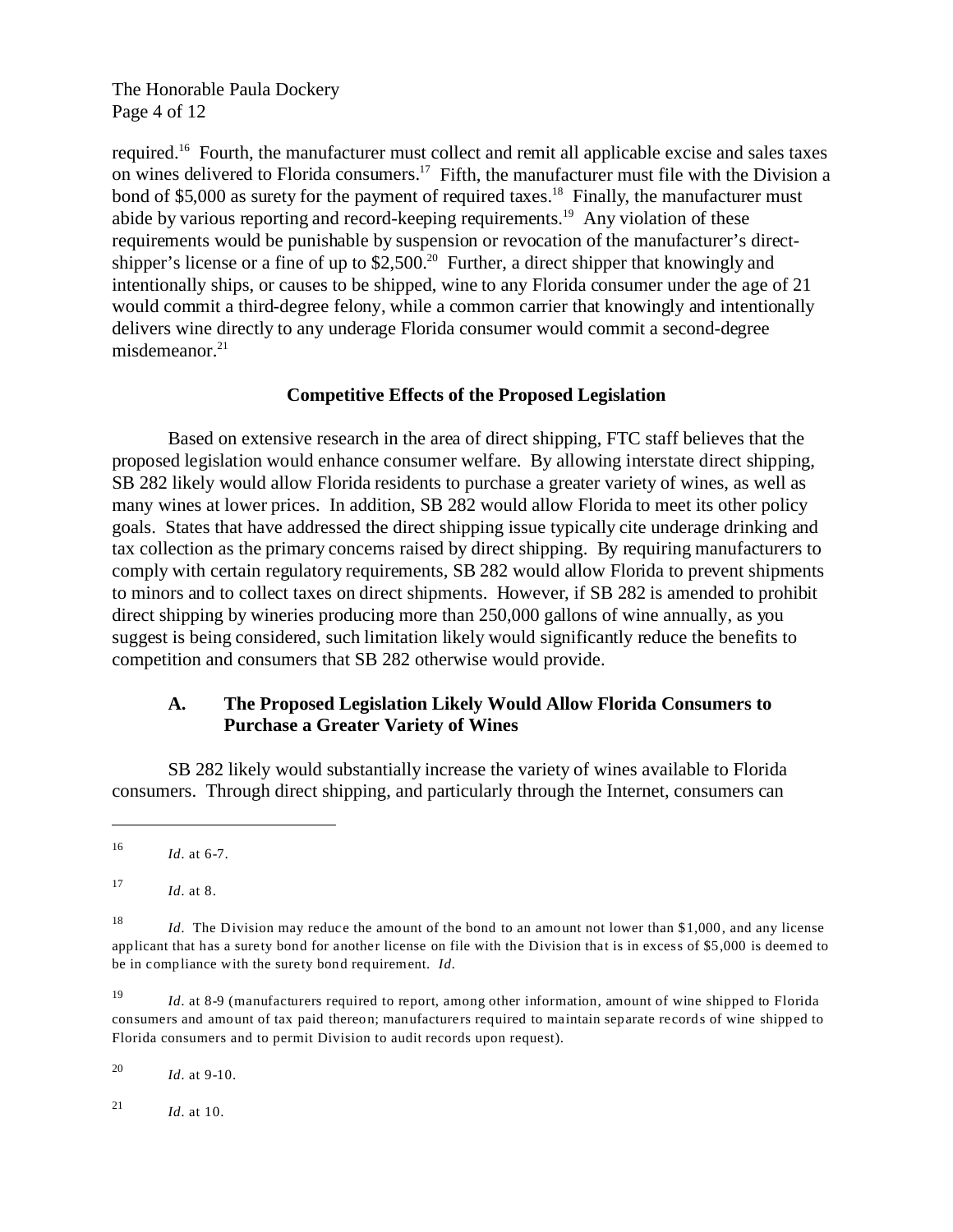The Honorable Paula Dockery Page 5 of 12

conveniently purchase many wines that are not available in nearby bricks-and-mortar stores. The Internet effectively expands the geographic market by allowing online vendors to compete nationally. Further, an individual online store may feature more products than many bricks-andmortar retail locations, as bricks-and-mortar retailers may not have the demand or shelf space to justify keeping a large variety of wines in stock.<sup>22</sup> Moreover, smaller wineries may be unable to distribute their wines effectively through the three-tier (*i.e.*, manufacturer/wholesaler/retailer) system that is mandated in most states. As the Supreme Court recently noted in its *Granholm*  decision, "many small wineries do not produce enough wine or have sufficient consumer demand for their wine to make it economical for wholesalers to carry their products. This has led many small wineries to rely on direct shipping to reach new markets."<sup>23</sup>

More importantly, the total number of varieties available online likely surpasses the total number available in bricks-and-mortar stores that are within a reasonable distance of a particular consumer. Consumers are likely to value having a variety of wines from which to choose. One of the most popular wine magazines, *The Wine Spectator*, reviews over 10,000 different wines annually.24 Further to this point, a Nobel laureate in economics testified at the E-Commerce Workshop that "the value to consumers of direct wine shipments com[es] primarily from access to wines that are not available in their communities."<sup>25</sup> Thus, direct shipping can give consumers convenient access to many more wines, including popular labels and smaller labels from around the country.

As part of its analysis of the impact on consumers of interstate direct shipping bans, FTC staff conducted a study of wine prices and availability in the McLean, Virginia area ("2002 McLean Study").<sup>26</sup> At the time of the study, Virginia prohibited interstate direct shipping. Using the *Wine & Spirits* annual list of the top fifty most popular wines in America, the 2002 McLean

<sup>&</sup>lt;sup>22</sup> According to a trade association that participated in the E-Commerce Workshop, domestic wineries produce approximately 25,000 wine labels, and even in a large market like Illinois, only slightly more than 500 of these labels are available through bricks-and-mortar stores. *See* FTC Wine Report at 24.

<sup>23</sup>*Granholm*, 125 S. Ct. at 1892 (citation omitted). *See also Dickerson v. Bailey*, 212 F. Supp. 2d 673, 695 (S.D. Tex. 2002) (finding that the three-tier system "may lock most [out-of-state wineries] out of any access to Texas markets, even if they are willing to take on the additional costs. Such discrimination is especially felt by small, family-run wineries with limited production . . . ."), *aff'd*, 336 F.3d 388 (5th Cir. 2003); Gina M. Riekhof & Michael E. Sykuta, *Politics, Economics, and the Regulation of Direct Interstate Shipping in the Wine Industry*, 87 AM. J. AGRIC. ECON. 439, 442 (2005) ("For small wineries seeking to increase their volume, consumer base, and geographic market, direct shipment prohibitions represent a significant obstacle to growth.").

<sup>24</sup>*See* David Sloane, E-Commerce W orkshop W ritten Statement 1, *at*  <http://www.ftc.gov/opp/ecommerce/anticompetitive/panel/sloane>.pdf.

<sup>25</sup> Daniel L. McFadden, E-Commerce W orkshop W ritten Statement 2, *at*  <http://www.ftc.gov/opp/ecommerce/anticompetitive/panel/mcfadden>.pdf.

<sup>&</sup>lt;sup>26</sup> The 2002 M cLean Study, which is attached to the FTC W ine Report at Appendix A, has been published as Alan E. Wiseman and Jerry Ellig, *Market and Nonmarket Barriers to Internet Wine Sales: The Case of Virginia*, BUS. & POL., Vol. 6, No. 2, Art. 4 (2004).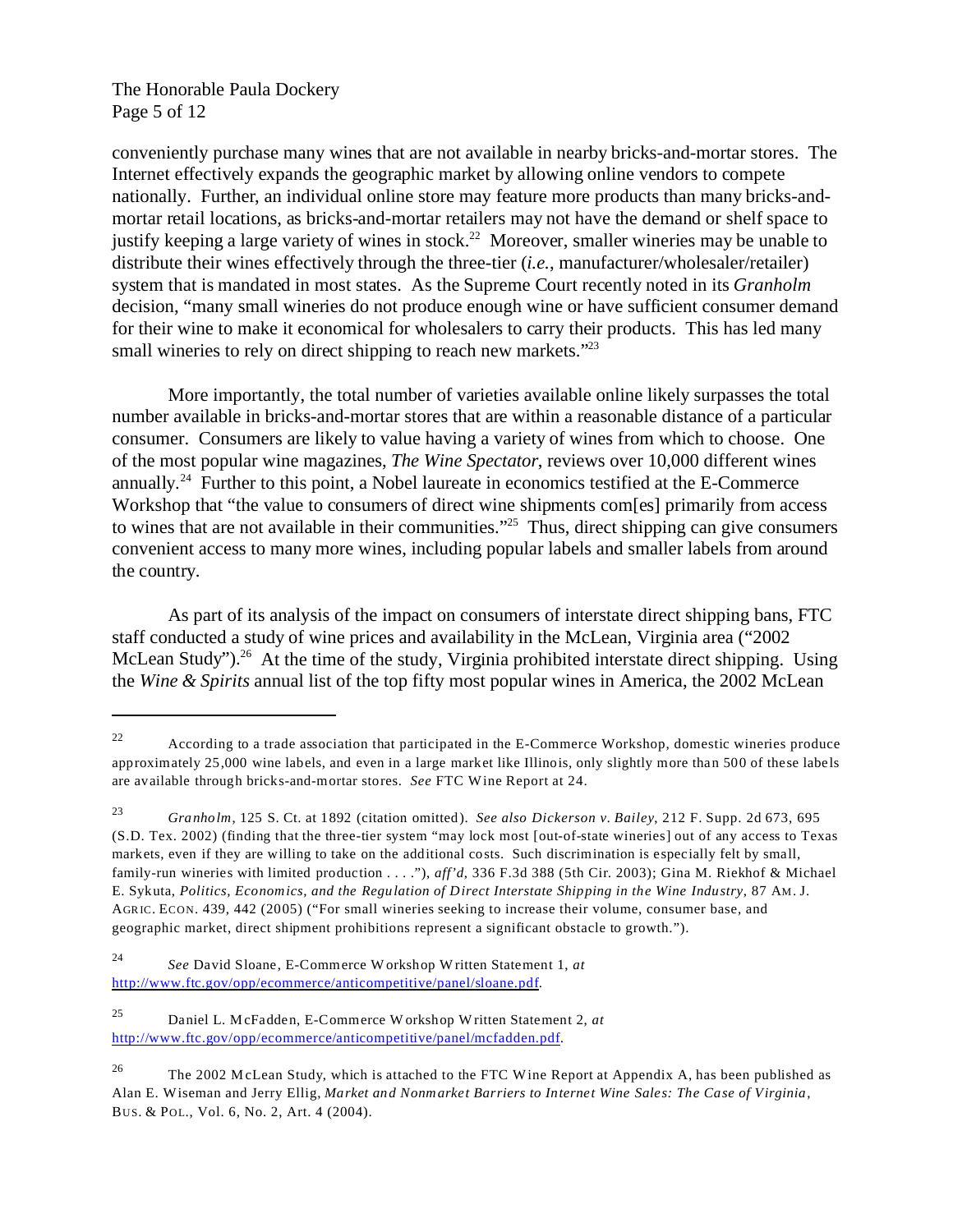The Honorable Paula Dockery Page 6 of 12

Study found that 15% of the wines in the sample were available online but not in retail wine stores within ten miles of McLean.<sup>27</sup> Moreover, many of these wines were popular labels. Approximately 53% of the wines that were unavailable in the McLean area came from among the twenty most popular labels.<sup>28</sup> As noted in the FTC Wine Report, these quantitative findings likely understated the impact on variety of the interstate shipping ban. Because the sample was limited to the most popular labels, it excluded thousands of lesser-known labels that bricks-andmortar stores may not have carried, as well as those that may not have been known to consumers.29

Subsequent research by the authors of the 2002 McLean Study confirms the negative effects on variety caused by interstate direct shipping bans. Following the statutory repeal of Virginia's direct shipping ban in July 2003, the study's authors conducted an analysis in 2004 to determine the impact on availability and prices of such repeal ("2004 McLean Study"), $30$  using procedures identical to those used in the 2002 study. The findings of the latter study with respect to availability were similar to those of the previous study. That is, 12.5% (as compared to 15%) of the wines in the sample of popular wines were available online but still not in bricks-andmortar wine stores within ten miles of McLean at the time of the data collection.<sup>31</sup> As demonstrated by these empirical analyses, online sources provide consumers with access to wines that local retail stores do not carry. Adoption of SB 282, therefore, likely would provide Florida consumers with access to a greater variety of wines.

# **B. The Proposed Legislation Likely Would Allow Florida Consumers to Purchase Many Wines at Lower Prices**

Depending on the wine's price, the quantity purchased, and the method of delivery, consumers can achieve substantial savings by purchasing wine online. The 2002 McLean Study found that, excluding shipping costs, wines in the sample cost on average 16% less if purchased online.<sup>32</sup> Because shipping costs do not vary with the wine's price, consumers can save more money on more expensive wines, while less expensive wines may be cheaper in bricks-andmortar stores. The 2002 McLean Study also found that if consumers use the least expensive shipping method, they can save an average of 8-13% on wines costing \$20 or more per bottle and

<sup>&</sup>lt;sup>27</sup> FTC Wine Report at 18 (excluding wines that could not be found either online or offline, 12 of 79 wines in sample available only online).

<sup>28</sup>*Id.* (8 of 15 wines unavailable offline among 20 most popular wines in *Wine & Spirits* poll).

<sup>29</sup>*Id.* at 22.

<sup>30</sup>*See* Alan E. Wiseman & Jerry Ellig, *Legislative Action and Market Responses: Results of Virginia's Natural Experiment with Direct Wine Shipment* (Dec. 15, 2005) (Mercatus Center working paper), *at*  <http://www.mercatus.org/pdf/materials/1481.pdf>.

<sup>31</sup>*Id.* at 12 (9 of 72 wines in sample available only online).

<sup>32</sup> FTC Wine Report at 19.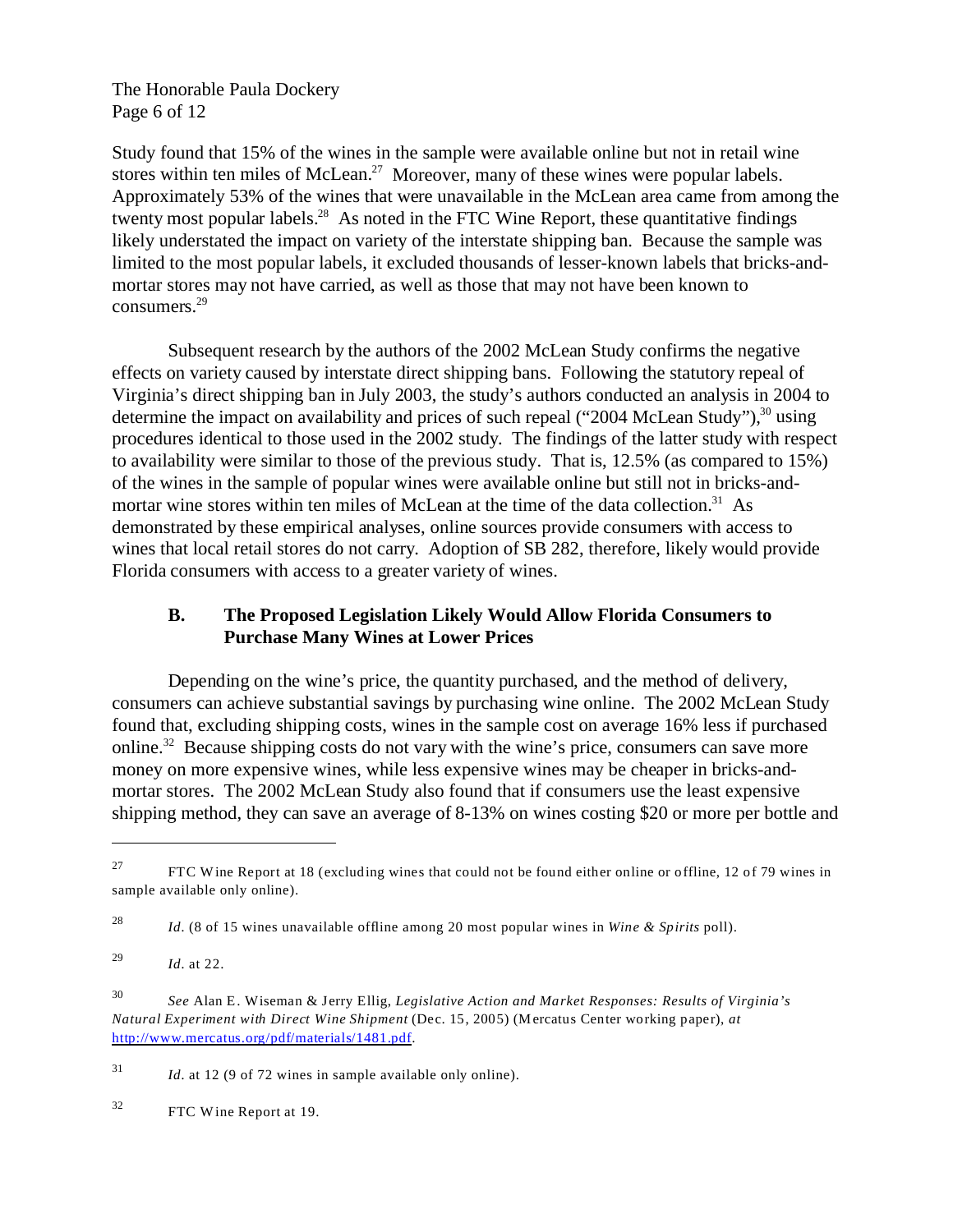The Honorable Paula Dockery Page 7 of 12

an average of 20-21% on wines costing  $$40$  or more per bottle.<sup>33</sup> In addition, direct shipping lets consumers avoid the cost of spending time to travel to bricks-and-mortar stores.<sup>34</sup>

Moreover, even if consumers choose to buy wine from bricks-and-mortar retailers, direct shipping still encourages price competition between online and offline sources. In states that allow direct shipping, the Internet allows wineries and other merchants, including online retailers, who often have the lowest prices for a particular product,<sup>35</sup> to compete with local bricks-and-mortar retailers. The Internet also helps consumers comparison shop and lets suppliers compete in geographic markets that otherwise may be closed to them, perhaps due to the three-tier system or franchise laws.<sup>36</sup> This competition likely forces down prices. One court found that the ban on interstate direct shipping constituted "economic protectionism, negatively impacting Texas consumers because of more limited wine selection and higher prices."37 An economist who participated in the E-Commerce Workshop observed:

[C]onsumers benefit from free markets operated with the minimum government regulation required for consumer protection. . . . The restrictions on direct purchase of premium wines and their interstate shipment that have been adopted by a number of States are, I believe, another example of abuse of the regulatory process to protect concentrated economic interests, going far beyond the minimum regulations needed to maintain the integrity of State taxation and to protect minor consumers.38

By allowing direct shipping, SB 282 would increase competition and allow Florida consumers to find lower wine prices. In fact, that conclusion was confirmed in the case of Virginia, which recently repealed its ban on interstate direct shipping. The 2004 McLean Study

<sup>37</sup>*Dickerson v. Bailey*, 87 F. Supp. 2d 691, 709 (S.D. Tex. 2000).

<sup>33</sup>*Id.* 

<sup>34</sup>*See, e.g.*, Clifford Winston, *Conceptual Developments in the Economics of Transportation: An Interpretive Survey*, 23 J. ECON. LIT. 57, 75-77 (1985) (discussing costs of travel time).

<sup>35</sup> The 2002 McLean Study found that "the lowest online prices overwhelmingly come not from wineries, but from out-of-state retail outlets that have web-accessible inventories." FTC Wine Report App. A at 25 n.22. It appears that SB 282, which limits the privilege of direct shipping to "manufacturers" (*see* SB 282 § 2, at 5-6), would not permit such retail outlets to ship directly to Florida consumers. As FTC staff indicated in its March 2004 letter to New York legislators (*see* New York Letter, *supra* note 10, at 7), allowing out-of-state retailers, as well as wineries, to ship directly to consumers would provide additional competition that likely would lead to even lower prices for such consumers.

<sup>36</sup>*See generally* American Bar Association, Section of Antitrust Law, E-Commerce W orkshop Public Comment (describing various state statutes that may restrict e-commerce), *at*  <http://www.ftc.gov/opp/ecommerce/anticompetitive/comments/aba>.pdf.

<sup>38</sup> Daniel L. McFadden, E-Commerce W orkshop W ritten Statement 1, *at*  <http://www.ftc.gov/opp/ecommerce/anticompetitive/panel/mcfadden>.pdf.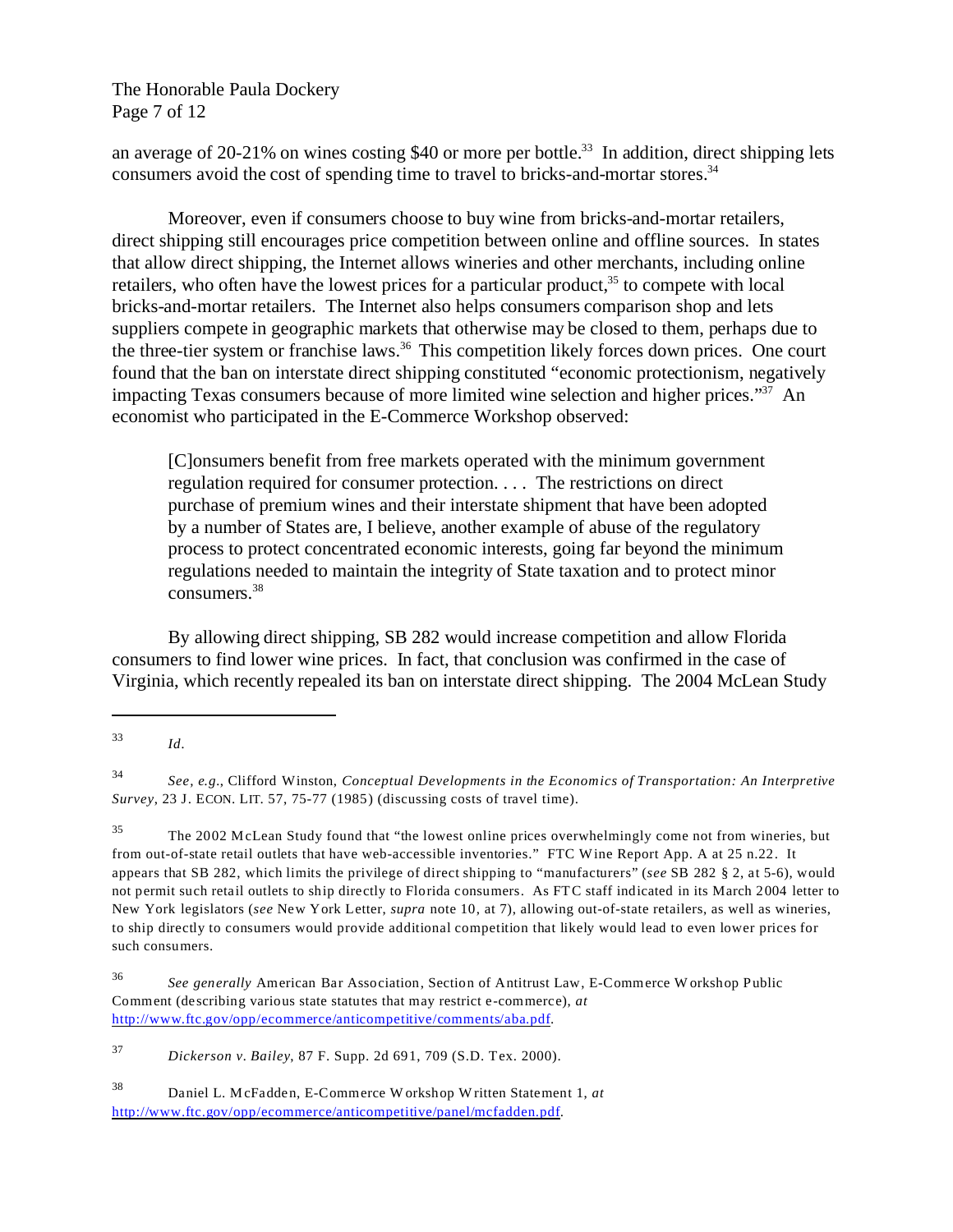The Honorable Paula Dockery Page 8 of 12

found that, following the statutory repeal, online prices were on average 9% lower than offline prices, excluding shipping costs.<sup>39</sup> More importantly, the study found that legalization of direct shipping resulted in a reduction in the differential between online and offline prices, as bricksand-mortar retailers became more competitive. The differential between average online and offline prices fell by nearly 40% between 2002 and 2004, by one estimate, while the spread between the lowest online and average offline prices fell by 26% during that time, according to another estimate.40

# **C. States Can Satisfy Their Legitimate Concerns About Underage Alcohol Access Without Impeding Competition**

Although direct shipping can provide consumers with important benefits, policymakers often express concern that direct shipping might exacerbate the problem of underage drinking. Underage alcohol use is a significant national concern.<sup>41</sup> Nonetheless, states may satisfy their legitimate interest in preventing unauthorized alcohol use by minors without unduly burdening interstate commerce.

In *Granholm*, the Supreme Court rejected the arguments of New York and Michigan that interstate direct shipping bans were justified by concerns over underage drinking. After consideration of the record, including the evidence presented in the FTC Wine Report, the Court concluded that there was no concrete evidence that direct shipping of wine is likely to increase alcohol consumption by minors. $42$  Indeed, as the Court noted, direct shipping is an imperfect avenue of obtaining alcohol for minors, who generally want instant gratification.<sup>43</sup> Further, the Court observed that less restrictive means are available to minimize the risk that minors will order wine by mail, citing a Model Direct Shipping Bill developed by the National Conference of State Legislatures that requires an adult signature on delivery and a label so instructing on each

<sup>43</sup>*Id*.

<sup>39 2004</sup> McLean Study at 15. Consistent with the 2002 findings, online savings were smallest for wines priced below \$20 (7.6%) and largest for wines priced at or above \$40 (21%). *Id.* 

<sup>40</sup>*Id.* at 17-19. This latter comparison reflects the assumption that, given available Internet search capabilities, a consumer can more readily find the lowest online price for a particular wine than the lowest offline price for such wine. *See id.* at 18 n.38.

<sup>&</sup>lt;sup>41</sup> The FTC is a member of the Interagency Coordinating Committee to Prevent Underage Drinking, a congressionally-mandated working group of federal government agencies seeking to reduce underage alcohol use. The FTC has submitted two reports to Congress addressing alcohol marketing and youth. *See* FTC, *Alcohol Marketing and Advertising: A Report to Congress* (Sept. 2003), *at* 

<http://www.ftc.gov/os/2003/09/alcohol08report.pdf> ("2003 Alcohol Report"); FTC, *Self-Regulation in the Alcohol Industry: A Review of Industry Efforts to Avoid Promoting Alcohol to Underage Consumers* App. A (Sept. 1999), *at*  <http://www.ftc.gov/reports/alcohol/alcoholreport.htm>. FTC staff recently initiated a new study of alcohol industry advertising self-regulation. *See* FTC, *Agency Information Collection Activities*, 71 Fed. Reg. 11,659 (Mar. 8, 2006), *at* http://www.ftc.gov/os/2006/03/P064505ProposedInfoRequeststoBeverageAlcoholManufacturers.pdf.

<sup>42</sup>*Granholm*, 125 S. Ct. at 1905.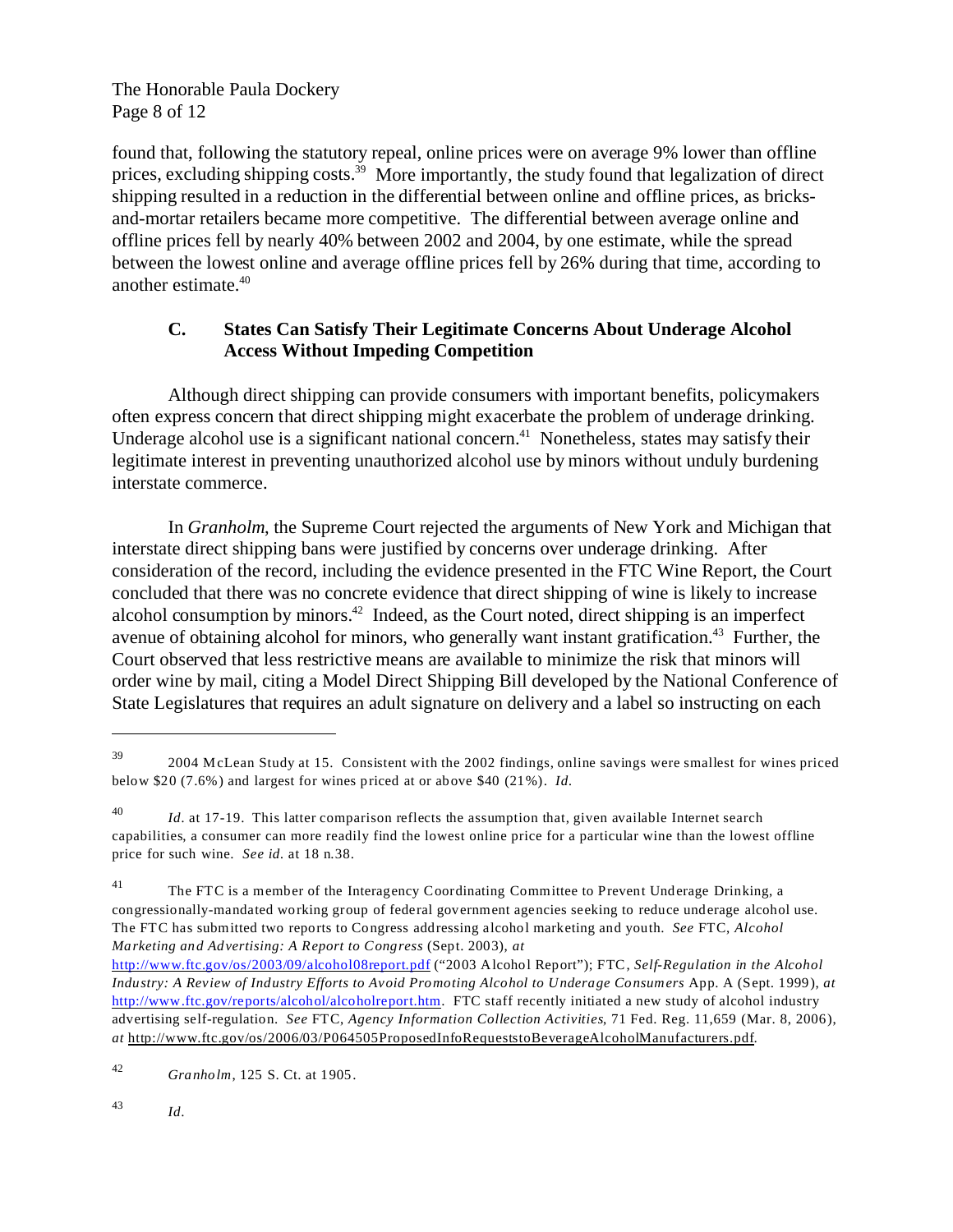The Honorable Paula Dockery Page 9 of 12

## package.44

State legislative initiatives relating to distribution of alcohol should include effective mechanisms to prevent underage purchases of alcohol, whether online or offline. There are a variety of means to accomplish this goal.<sup>45</sup> SB 282 incorporates several safeguards against direct shipping to minors. It would require the direct shipper to use an approved age-verification process at the time of purchase, as well as conspicuous package labeling indicating that a signature of a person at least 21 years of age is required prior to delivery. Any violation of such requirements would be punishable with suspension or revocation of the direct-shipper's license or a fine of up to \$2,500. In addition, a direct shipper that knowingly and intentionally ships, or causes to be shipped, wine to any Florida consumer under the age of 21 would commit a thirddegree felony, while a common carrier that knowingly and intentionally delivers wine directly to any underage Florida consumer would commit a second-degree misdemeanor. As a result, SB 282 would allow Florida to satisfy its legitimate interest in preventing sales to minors while facilitating benefits to competition and consumers.

## **D. States That Permit Interstate Direct Shipping of Wine Generally Report Few or No Problems with Tax Collection**

SB 282 would require manufacturers to collect and remit all applicable excise and sales taxes on direct shipments of wine to Florida consumers and file with the Division a bond of \$5,000 as surety for the payment of required taxes. Of the states permitting direct shipping and collecting taxes therefrom, most report few, if any, problems with such tax collection. Nebraska, for example, reports that they "have also not, as yet, had any problems with the collection of excise tax[es]."46 North Dakota reports that "[t]axes are collected. [There are n]o problems to date that we are aware of."<sup>47</sup> To the extent that states have problems with out-of-state suppliers, they have addressed such problems in less restrictive ways than banning all interstate direct shipping.<sup>48</sup>

46 FTC Wine Report App. B (Nebraska letter).

<sup>47</sup>*Id.* (North Dakota letter).

<sup>48</sup>*See, e.g.*, *id.* (New Hampshire letter) ("[New Hampshire] collects an 8% fee on all shipments into the [state]. When the NH Liquor Commission discovers an improper shipment we contact the company and inform them of the laws in NH. Once the company learns of NH laws they normally get a permit or stop shipping into NH. The NH Liquor Commission is working with out-of-state supplier[s] and encouraging them to obtain a permit.").

<sup>44</sup>*Id*. at 1906.

<sup>&</sup>lt;sup>45</sup> In the 2003 Alcohol Report, the FTC recommended that operators of Web sites that permit consumers to order alcohol online use age verification technologies that limit sales to consumers demonstrated to be 21 or over. 2003 Alcohol Report at 18 & n.59. In response, the Wine Institute, a trade association representing California vintners, has established mechanisms to facilitate use of such technologies by its members. *See* Wine Institute, *at*  <http://www.wineinstitute.org/shipwine/>.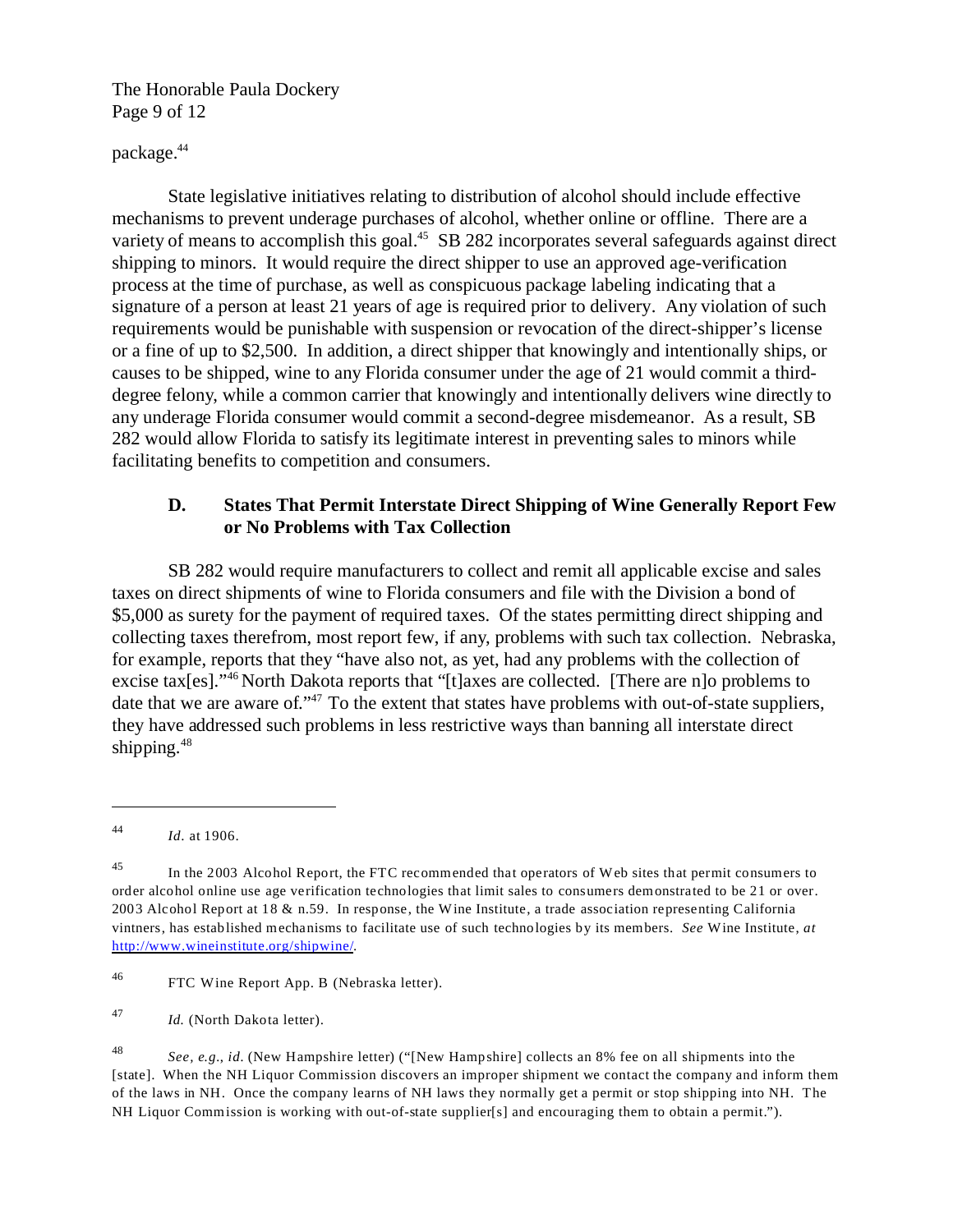The Honorable Paula Dockery Page 10 of 12

Furthermore, as discussed in both the FTC Wine Report<sup>49</sup> and the *Granholm* opinion,<sup>50</sup> to the extent that out-of-state manufacturers fail to comply voluntarily with tax (or any other) regulations, states can report problems to TTB, which has the authority to revoke a manufacturer's federal license – necessary to operate in any state – for violating state law, or utilize the Twenty-First Amendment Enforcement Act, $51$  which provides state attorneys general the power to bring civil actions in federal court for injunctive relief against out-of-state manufacturers that violate state liquor laws.

Finally, regardless of whether a state permits or prohibits interstate direct shipping, there is no reason to believe that legalizing direct shipping would increase tax evasion. It is unlikely that states would increase illegal interstate direct shipping by creating procedures that would allow out-of-state suppliers to ship legally and pay taxes. If suppliers who currently ship illegally continue to ship illegally, then the level of tax evasion would remain unchanged; however, if some suppliers who currently ship illegally decide to ship legally, then tax evasion would fall. Moreover, if interstate direct shipping increases overall commerce in wine, overall tax revenue likely would rise.<sup>52</sup>

# **E. Prohibiting Direct Shipping by Wineries Producing More than 250,000 Gallons Annually Likely Would Significantly Reduce the Benefits to Competition and Consumers That SB 282 Otherwise Would Provide**

You indicated in your letter of March 21, 2006, that one of the amendments to SB 282 being considered by the Florida Senate would prohibit any winery from shipping directly to consumers if such winery produces more than 250,000 gallons of wine annually, or is owned by a winery that exceeds such annual production. As you stated in your letter, "the effect of the provision would be to exclude a significant number of wineries (in excess of 150 wineries in California alone) from shipping to Florida consumers, while allowing all Florida wineries to ship to consumers."<sup>53</sup>

Although we take no position regarding the constitutionality of such a prohibition in light of the *Granholm* decision, we believe that such a prohibition likely would significantly reduce the benefits to competition and consumers that SB 282 otherwise would provide. In particular,

51 27 U.S.C. § 122a (2000).

<sup>49</sup>*See id.* at 39.

<sup>50</sup>*See Granholm*, 125 S. Ct. at 1906. The Supreme Court in *Granholm* found the states' tax collection justification for banning interstate direct shipping as unconvincing as the proffered underage drinking justification. *See id.* at 1906-07.

<sup>52</sup>*See* FTC Wine Report at 39-40.

<sup>53</sup> As you indicated in your letter, "the reality is that no Florida winery even remotely approaches a production level of 250,000 gallons."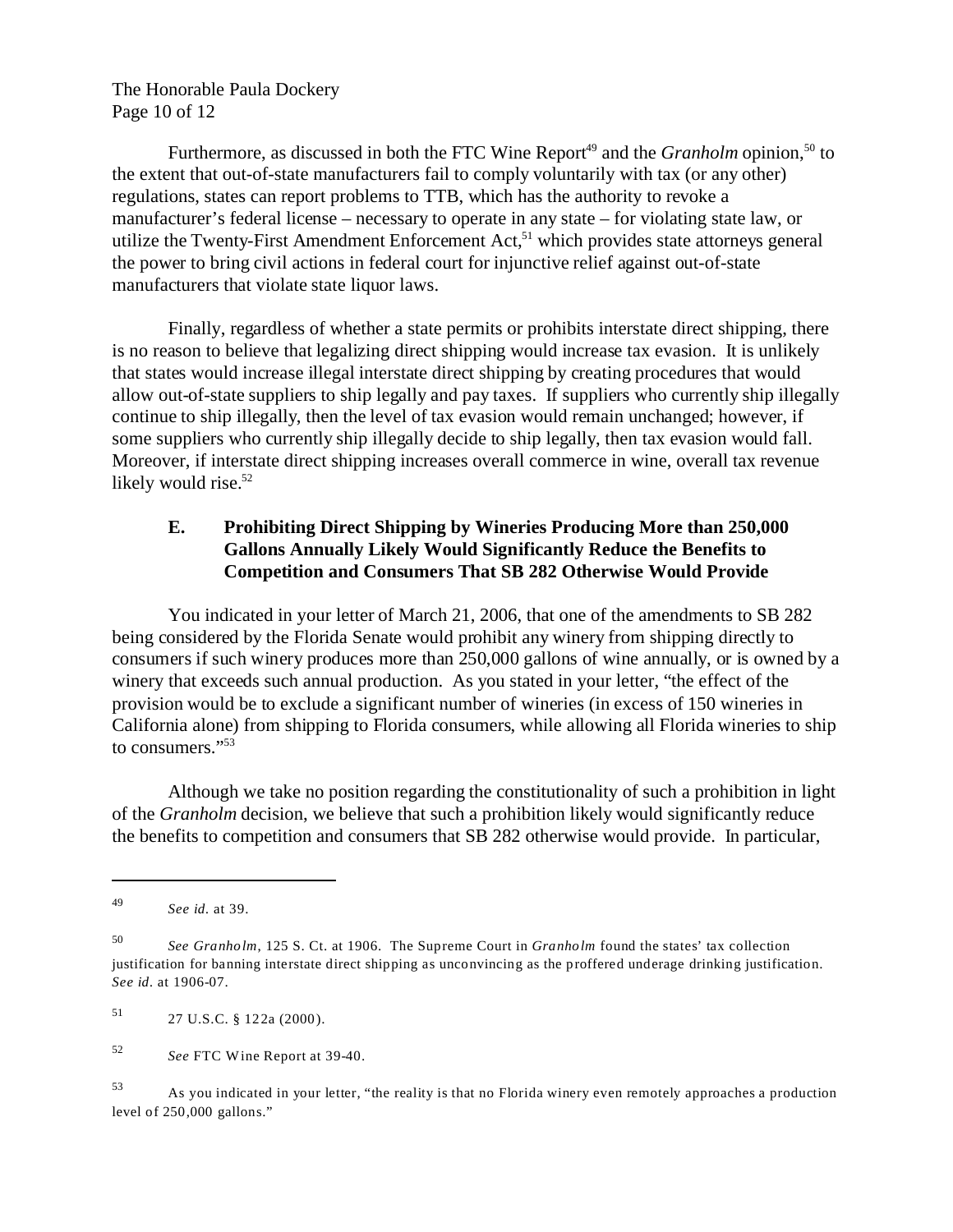The Honorable Paula Dockery Page 11 of 12

limiting direct shipping in such a manner would reduce the variety of wines that SB 282 would allow Florida consumers to access directly. As discussed in more detail above, direct shipping allows consumers to purchase wines that may not be available in nearby bricks-and-mortar retail stores due to, among other things, limited shelf space at such stores. Although FTC staff has not undertaken a rigorous empirical analysis of the effect of a production-based limitation, information readily available to staff demonstrates the impact on variety that such a limitation would have. For example, a review of the survey of most popular wines of 2005 compiled by *Wine & Spirits* magazine<sup>54</sup> – the same survey utilized in the 2002 and 2004 McLean Studies discussed above – indicates that 25 of the 50 most popular wines are produced by wineries with production in excess of  $250,000$  gallons per year.<sup>55</sup> Thus, the production limitation being considered would prevent Florida consumers from direct access to half of the most popular wines identified in this prominent survey.<sup>56</sup>

In addition, a production-based limitation likely would reduce the price competition provided by the country's largest wineries. As explained above, consumers can achieve substantial savings by obtaining wine via direct shipping. A production-based limitation would diminish such savings opportunities by preventing direct consumer access to a large number of wines.<sup>57</sup> Further, even if consumers choose to buy wine from bricks-and-mortar retailers, direct shipping fosters price competition between offline and online sources. The contemplated production-based limitation would reduce such price competition, to the detriment of consumers.

#### **Conclusion**

The Internet lets consumers purchase an unprecedented array of goods and services from the convenience of their homes. Consumers can find thousands of goods, from thousands of suppliers around the country, and have those goods delivered to their doors. State bans on interstate direct shipping represent the single largest regulatory barrier to expanded e-commerce

<sup>54</sup>*See 17th Annual Restaurant Poll*, WINE & SPIRITS, Apr. 2006, at 82-83.

<sup>55</sup> Wineries with production levels greater than 250,000 gallons annually were identified using the following sources: Adams Beverage Wine Handbook 2005, Impact U.S. Wine Market 2005 Edition, Gomberg Fredrickson 2004 Annual Wine Industry Review, and *Wines & Vines*' July 2004 list of the largest U.S. wineries.

<sup>56</sup> If one excludes foreign wineries, for which there likely are additional barriers to direct shipping to Florida consumers, the production limitation would work to exclude 25 of the 40 most popular wines in the *Wine & Spirits*  survey. In a less objective exercise, *The Wine Spectator* magazine ranked the top 100 wines of 2005 based on quality, value, availability, and "excitement." A review of this ranking indicates that the production limitation would work to exclude at least 4 of the 29 top-rated domestic wines, including the overall wine of the year. *See The Wine Spectator*'s 2005 Top 100, *at* http://www.winespectator.com/Wine/Top100/Top100Intro/0,4148,,00.html (last visited Mar. 27, 2006).

<sup>57</sup> As the 2002 M cLean Study found, the amount of savings available via direct shipping increases with the price of the wine. *See* FTC Wine Report at 19.